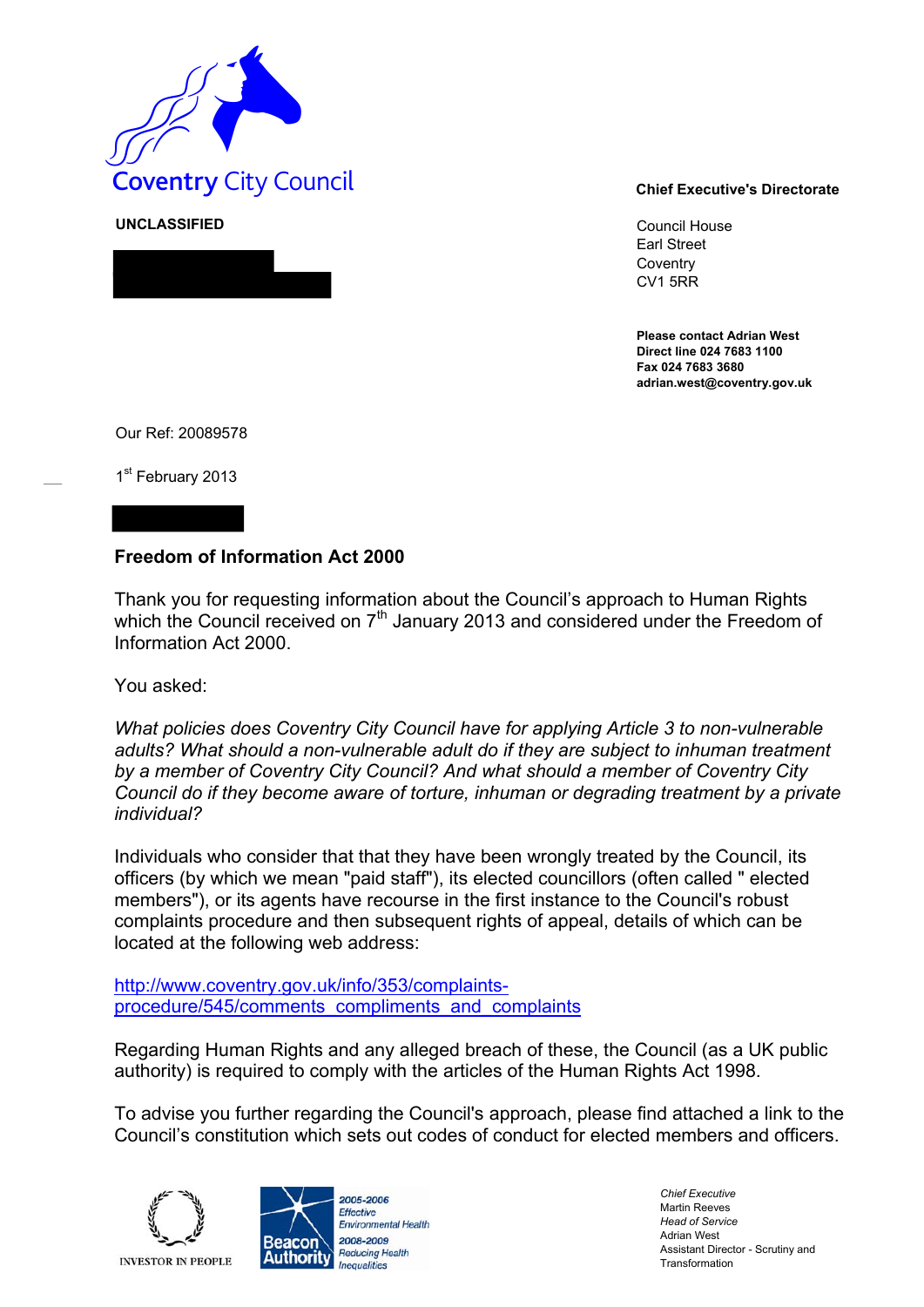This sets out how elected members and employees should uphold the law and includes guidance on how they are expected to work with others. This also includes a whistleblowing policy which allows employees to raise concerns, including unlawful conduct or dangers to the public, safely.

http://www.coventry.gov.uk/info/200033/councilpolicies and strategies/807/the constitution

Please note that most of the information that you request is owned by the Coventry City Council and subject to copyright protection. Under the Re-Use of Public Sector Information 2005 Regulations you are free to use this information for your own use or for the purposes of news reporting. However, any other type of re-use under the Regulations, for example; publication of the information or circulation to the public, will require permission of the copyright owner and may be subject to terms and conditions. For documents where the copyright does not belong to Coventry City Council you will need to apply separately to the copyright holder.

If you wish to apply to reuse the information you have requested or have any other issues relating to this request please do not hesitate to contact me.

I hope you feel that our response meets your request. However you have a right to make representations about the outcome or handling of your request – in the first instance this must be made in writing within 40 working days of the date of this letter, to the Council's Information Governance Team at:

Council House, Room 21a Lower Ground Floor Earl Street, Coventry. CV1 5RR infogov@coventry.gov.uk

If you have done the above but are still dissatisfied, you then have the right to apply directly to the Information Commissioner for a decision. The Information Commissioner can be contacted at:

Information Commissioner's Office Wycliffe House Water Lane **Wilmslow** Cheshire SK9 5AF

Yours faithfully